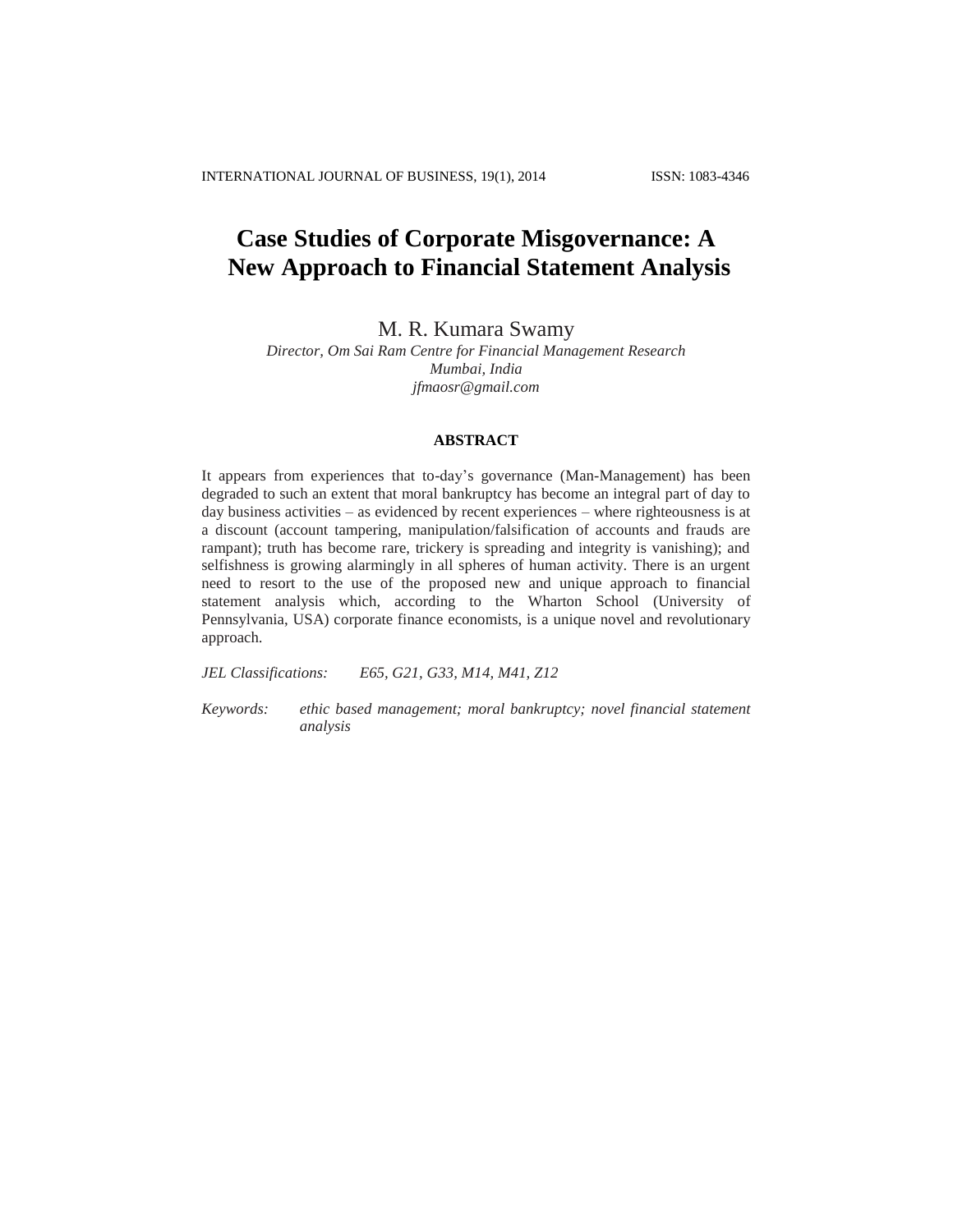## **I. INTRODUCTION**

Writing on the revolutionary and new approach to financial statement analysis is a difficult assignment as aptly pointed out by renowned applied financial (accounting) statisticians-cum-corporate finance experts, Lusk et al. (2008) (of the Wharton School: The University of Pennsylvania, U.S.A.) in their seminal paper relating to 'Idiosyncratic Risk': ". . .although most often social reaction to moral, dilemma is to increase regulation, monitoring and sanctions, we wish to offer the creative alternative offered by Professor *M. R. Kumara Swamy's Idea of Ethical-Based Financial Statements* . . . This is a provocative idea (the first time that we have encountered such a revolutionary concept) in the sense that it is an attempt to use a moral or spiritual content for the development of financial statements(Lusk et al(2008)".

A close examination of the mottos of selected countries **−** U.S.A. (world's strongest democracy): "In God We Trust"**,** NIGERIA (Africa's largest country): "Unity & Faith; Peace & Progress", INDIA (world's largest democracy): *"Truth Alone Wins"***- -** in the context of Benjamin Franklin's (the founding father of American Management) '*Management Ethic*' (2001) which constitutes. Individualism; Industry and Frugality; Experimentation and Honesty which is encoded in the cultural DNA that continues to shape the American management vis-a-vis other countries institutions and '*Character Ethic*' which is based on the idea that human existence is governed by objective, fundamental principles to which people must conform for maximum effectiveness in life **−** runs contrary to the realities in present times where the highly relevant observations of Divine Sathya Sai Baba are pertinent to recall: "When the manager follows the conscience, good results accrue; when the manager follows the vagaries of monkey mind, destructive consequences will follow... we want a Government/ Institution which will make the people tread the path of truth and righteousness. *GOD-MENT* is the real Government (Prasanthinilayam)".

In the context of present day circumstances and developments, insolvency, bank and company failures; corruption; bribery; frauds like accounts manipulation, forging of letters of credit (LCs)/bankers' receipts (BRs), etc., have become the norms of present day business (Swamy, 2009). The human mind has a great ability to deceive itself and direct itself along predetermined channels. Among the numerous diseases prevailing in the world, the disease of greed has grown beyond bounds. There is no worse disease than this as aptly pointed out by *His Holiness Pope Benedict XVI (2009):* "Profit is useful if it serves as a means towards an end... once profit becomes the exclusive goal, if it is produced by improper means and without the common good as its ultimate end, it risks destroying wealth and creating poverty... greed has brought about the worst economic downturn since the Great Depression. The economy needs ethics in order to function correctly – not any ethics, but an ethics which is people centred  $(2009)$ ".

The subject, ethics: corporate business and government has, of late, assumed great significance in theory and practice **−** as encoded in customer service manual and employees rule book of organizations and as a teaching subject: course in educational institutions and organizations. This relates to almost all countries of the world **−** industrialized, developing countries and lately Russia and, in fact, the focus of the June 2, 2001 Congress of the Russian Association of Industrialists and Entrepreneurs held in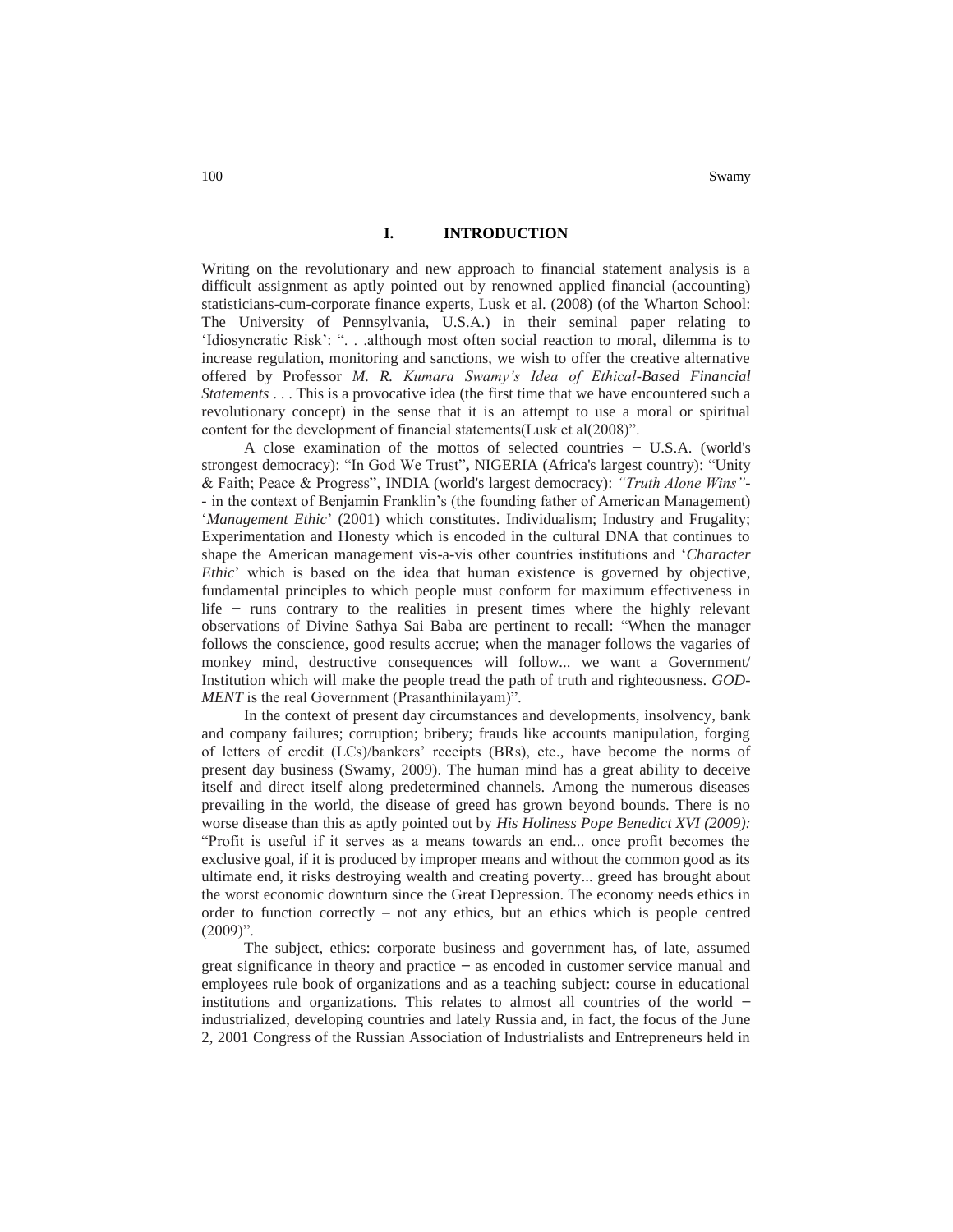Moscow, was on introduction of civilized rules(based on good ethics) for *corporate governance in Russia* (Mezentsev, 2001).

# **II. CORRUPTION AND MORAL BANKRUPTCY**

Corruption is rampant throughout the world. Empirical research shows that basically there are two causes of corruption namely: greed and need. While needs can be met by reviewing pay packages, etc, no package can take care of the greed which has no end. As an offshoot of moral bankruptcy and consequent devaluation of man – plaguing practically all countries (developing and developed) – there is an increasing tendency to channel funds (to get rich too soon) to maintain unproductive/ non-performing assets (Swamy, 1994, 2002).

It is true but a sad commentary that today's business world has been characterised by moral bankruptcy violating all norms of good business ethics which, in turn, has caused mounting financial problems due to frequent bank failures and/or insolvencies **−** the result of their engaging in fraudulent deals like currency and drug trafficking, smuggling, corruption, forged letters of credit and bankers receipts and manipulating accounts, etc.

Corruption as uniquely classified after detailed research by renowned financial management expert M. R. Kumara Swamy (2011) as **−** (i) Democratic Corruption, refers to illegal payment by the people, of the people and for the people; (ii) Hierarchic/Anarchical Corruption, relating to bribery which must be compulsorily paid to get **−** political party-interested-cum-social utility --work, devoid of prudent financial management considerations, accomplished/ executed with the blessings of the political party (Government) in power through the chain of middlemen (who may not belong to any political party) acting as agents, money laundering, fraud and allied issues are important issues and which have caused government collapse/instability (Swamy, 2011). These important issues have received scanty analytical treatment by financial economists.

In the words of Dr. Hilton Root (1997) of the Hoover Institution, Stanford University, U.S.A.: "Corruption is a political problem that has far reaching economic consequences; opportunities are lost, innovation is deferred, entrepreneurialism and investment are aborted... In a democracy, corruption is difficult to hide; instead, it is publicly debated, discussed and examined. The ability of an economy to encourage the investment needed to sustain long term economic growth ultimately depends on the sustainability of political contracts. This, in turn, introduces uncertainty. If each new government or minister overturns the contracts of its predecessor, an economy will sustain only short-term investments and economic growth will be stifled (Root, 1997)".

In his epoch-making and brilliant Presidential Address to the 15th Annual General Meeting of the Pakistan Society of Development Economists, Professor S. K. Qureshi (1999) has made the following points: "Widespread corruption is one of the most obvious signs of poor governance. There is a vast and ever-increasing body of literature that documents the effects of bad governance, especially corruption in the economy. Numerous studies have found that corruption reduces public revenue and increases public spending. Thus, it contributes to larger fiscal deficits, making it more difficult for governments to run a sound fiscal policy. Studies also find that corruption is likely to increase income inequality because it allows well-positioned individuals to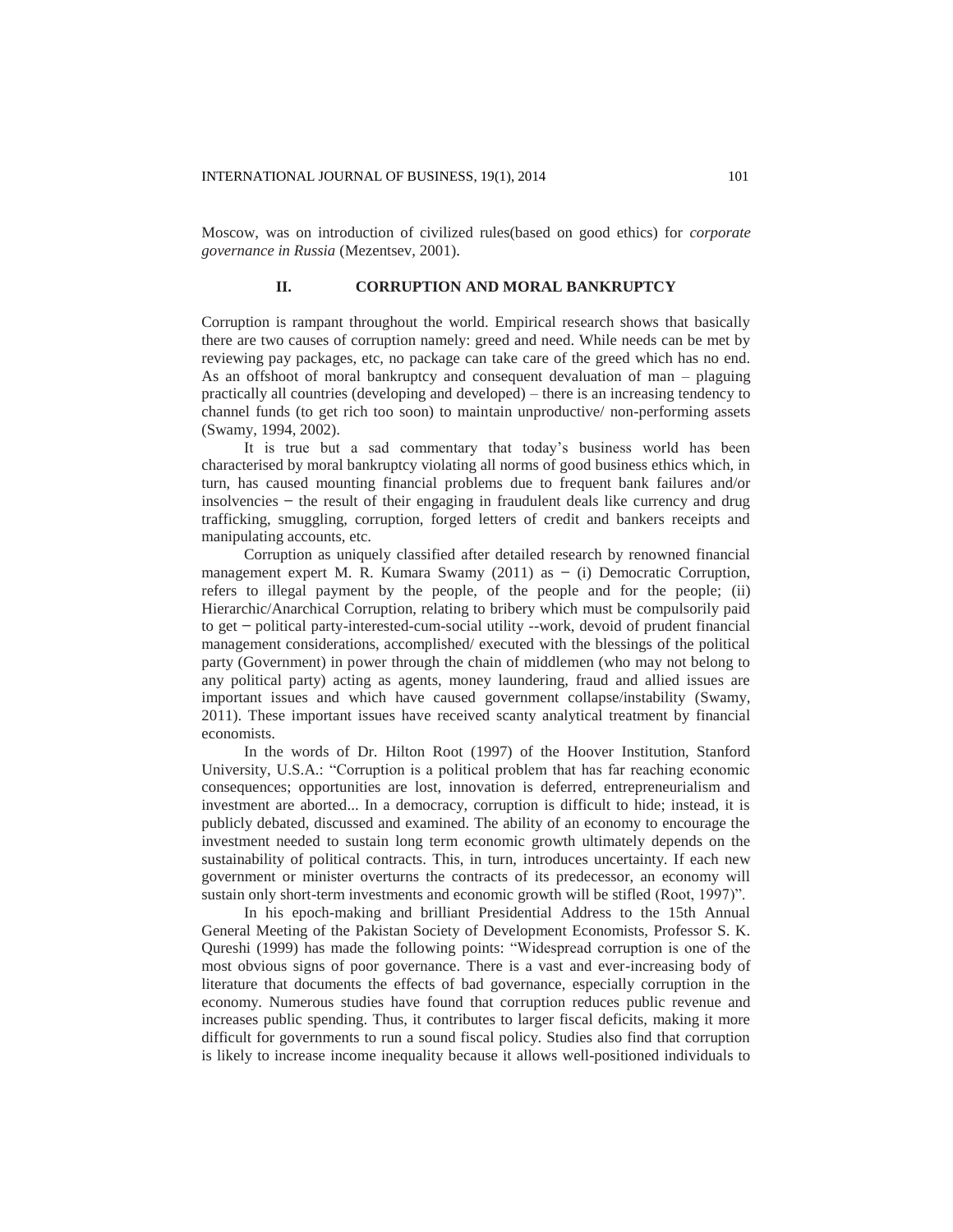take advantage of the government activities at the cost of the rest of the population. *Corruption also distorts markets and the allocation of resources…corruption may slow down or even block the movement towards democracy and a market economy* (Qureshi, 1999)".

# **III. BLACK MONEY(ACCEPTED ILLEGAL) BUSINESS TRANSACTION**

It is a sad but a true commentary that black money transactions have become established business norms as facts of life everywhere in the world, more pronounced and glaring in developing countries. For instance in property dealings, i.e., house/apartment purchase from builders/ contractors, it is mandatory that the purchaser is obligated to pay 60 per cent of the cost of apartment in black (cash: M1) : accepted illegality and the remaining 40 per cent payment in white/cheque which represents the real 'sale deed' value of the flat/apartment (it may be noted that the purchaser) has no choice but to engage in this heinous transaction if he/she wants a dwelling place on ownership in a metropolitan city like Mumbai, India and no legislation can thwart this type of business practice as any transformation on the part of black money receiver and giver must come from within based on dharmic (righteous) principles of honest conduct of business. According to research studies conducted over the years by the National Institute of Public Finance and Policy, black money generated in India accounted for 15 per cent to 18 per cent of G.D.P. (1976 study); 18 per cent to 21 per cent of G.D.P. (1981 study) and roughly 10 per cent according to the 2012 study (NIPFP: 1976, 1981, 2012).

## **A. Sources of Black Money**

The sources of black money are:

- *Black Income from Illegal sources*: The important items under this head include, for example, bribery, smuggling, manufacturing of spurious and adulterated products, black marketing and hoarding, etc.
- *Bribery:* Although such cases often go undetected, bribery, illegal commissions and other forms of kickbacks probably generate and protect the bulk of black income in a developing country. It is recognised that in any rent-seeking society attempts to buy political and administrative patronages will be there. The cumbersome administrative practices and bureaucratic red-tapism also encourage the applications of grease money, must be stressed here that filling itself is quite a complicated job. For example, just to get an Import Registration Certificate, an individual has to submit ten different documents which have to be obtained from different offices, If he is issued with the Registration Certificate and a Pass Book, he has to submit another four documents to the nominated bank. Moreover, another seven types of documents are to be submitted by the private sector importers. No wonder then that to save the time and the botheration, and also in order to receive a favourable decision many people will be willing to bribe. However, there is no evidence to concretise the size of black income - both in terms of local and foreign currency which may be flowing through this channel. There is a hunch though that *in the case of business and industry bribery currently amounts to about 10 per cent of total profits***.** On this basis a crude estimate for bribe money in 1985-86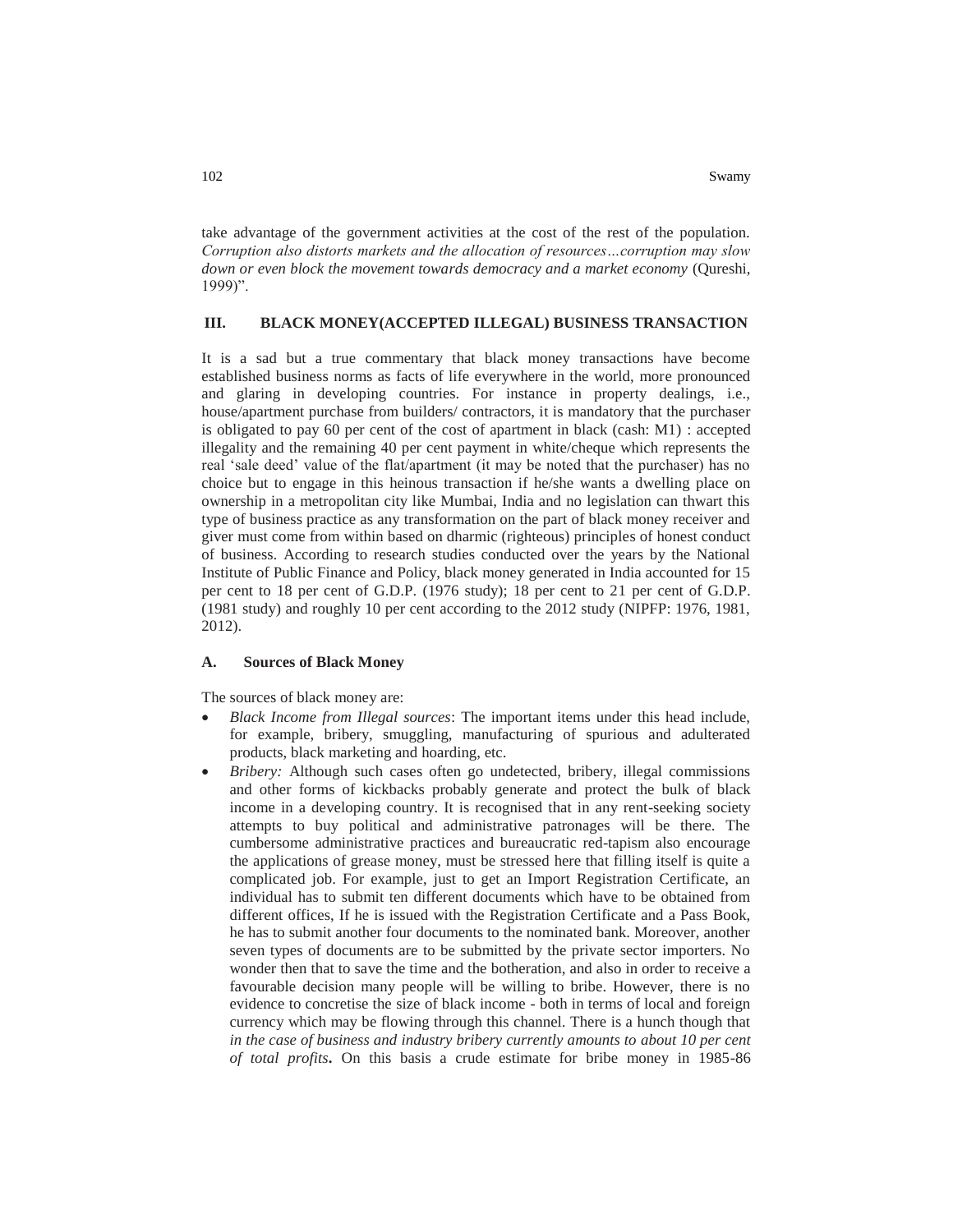amounted to Tk. 212 crores in Bangladesh (Government of Bangladesh, 1985-86; Reza, 1989).

- *Smuggling:* It has got media lime-light in recent times. The major items which are smuggled in by the sea ports- - mainly from Singapore, Thailand and Hong Kong—include cigarettes, electronics, carbon, ball pen, shoes and sandals, cosmetics, baby wear, vests, sugar, alcohol, narcotics, raw-materials for medicine, sulphur, mercury, motor parts including car air-conditioners, cordless telephone sets, spares for garments industry, nylon yarn, dyestuffs, etc. Between Myanmar(Burma) and Bangladesh the items which cross the borders illegally cover betel nuts, clothes, locks, lungi (short length wear), heroin and other drugs: from India, different manufactured items are smuggled in including saris, imitation jewellery, cosmetics, sugar, cycle parts etc. In addition, spices, cattle heads and heroin also come to the local markets. From Bangladesh the items which are smuggled out include second-hand clothes imported from abroad: raw-materials for medicine, raw jute, fish, etc. (In India, the size of black money was officially estimated at around Rs. 80,000 crores, of which Rs. 40,000 crores was by way of gold smuggling). The entry points to Dhaka used by the smugglers are usually Aricha, Fatullah, Narayanganj and Meghna ghats. While both the sea ports of *Chittagong* and Mongla are used, the *former is known as the smugglers paradise.* The various adjoining areas of the ports, such as Anowara, Patya, Kutubdia, Moheshkhali, Ram, Satkania, Potenga and Kumira have achieved particular notoriety in this respect; where organized gangs, often with the support of whole villagers, operate with the help of arms, cordless telephone, wireless and various other sophisticated gadgets (Reza, 1989).
- *Others:* These include such illegal activities as setting up unregistered firms to avoid fees and duties, ghost factories to obtain import licences for scarce materials which command a premium in the market and also borrowing funds from commercial banks and other development institutions with deliberate intentions to default. There are also factories which apparently are engaged in legal activities but in fact are depots for adulteration and production of spurious goods. A sizeable amount of black income is also generated by moon shining, hoarding and black marketing of scarce and contraband items. At times there may also occur disguised illegal corporate activities such as inside trading. As a customs official succinctly put it, *while the smugglers are running for their lives, for us it is at best a sport - a game hunting which will be given up if the risks appear unnecessarily high.* The risk will obviously be great if the customs have no wherewithals — no wireless, no walkie-talkie while at the same time have to chase smugglers by riding a boat with a speed of only six miles per hour (Weekly Bichitra, 1987).

# **IV. CORPORATE MISGOVERNANCE: CASE STUDIES**

In this context, the thought-provoking research findings of financial management analyst-cum-advisor, Kumara Swamy are highly pertinent to quote: "As an offshoot of moral bankruptcy and consequent devaluation of man **−** plaguing practically all countries (developing and developed) **−** there is an increasing tendency to channel funds (to get rich too soon) to maintain unproductive/non-performing assets; leading to the emergence, save in exceptional circumstances, of a bogey of *S*candalous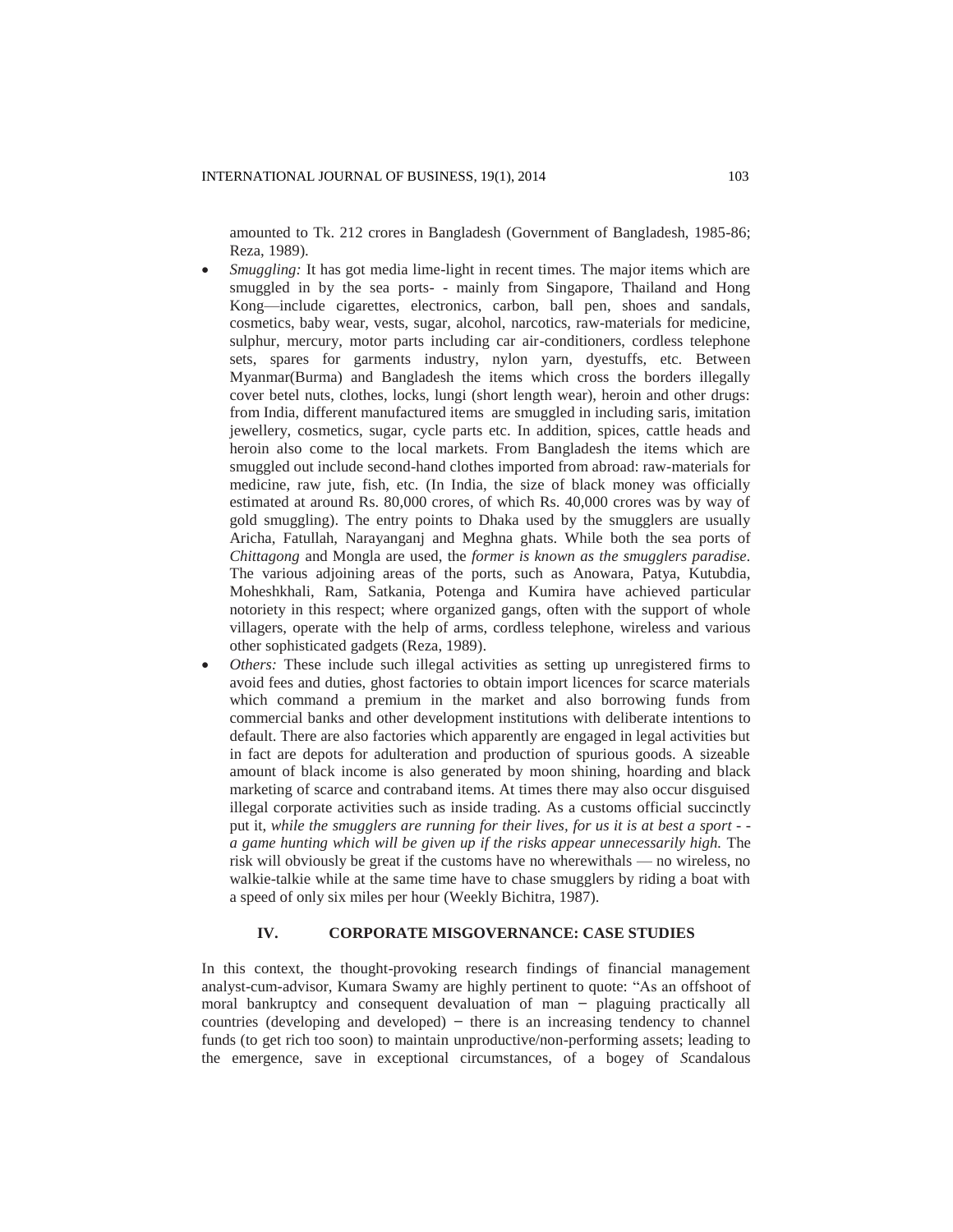manipulation of liquid assets **−** *C*ash (M1) -through Broker-*A*uthorised Dealers (banks through forged letters of credit (LCs)/banker receipts (BRs) **−** creating artificial(illusionary) *M*oney supply (Ms) **−** via speculation which is colloquially known as *SCAM* (Swamy, 1998)".

# *Scam*  $\rightarrow$  through *Money Laundering*  $\rightarrow$  overtime leads to  $\rightarrow$  *Financial Distress* and ultimately to  $\rightarrow$  *Financial Bankruptcy*

There is a human tendency to cover up and to assume that the future will be better and everything will come right. The human mind has a great ability to deceive itself and direct itself along predetermined channels. It is true, though unfortunate, that maintenance and financing of non-productive/non-performing assets, deliberately hidden in the financial statements has become an established/ accepted norm, on one hand; on the other hand, this serious financial mismanagement problem leads, overtime, to deliberate loan defaults and associated liquidity problems-cum-wiping out net worth leading to bankruptcy as evidenced by the following case studies of Citigroup (U.S.A.) and GTB(India) (see Appendix A & B).

**Table** Unique balance sheet based on ethical values: Pillars of sound financial management formulated by M.R. Kumara Swamy

| <b>Available Nature-endowed</b>           |                              |                 |              |                                                               |                                |
|-------------------------------------------|------------------------------|-----------------|--------------|---------------------------------------------------------------|--------------------------------|
| <b>Resource as Postulated by</b>          |                              | Value           |              | <b>Assets</b>                                                 | <b>Liabilities</b>             |
| His Holiness Sai Baba (of                 |                              |                 |              |                                                               |                                |
| Shirdi)                                   |                              |                 |              |                                                               |                                |
| Resources                                 | Alphabetical<br>Abbreviation | Numerical       | Alphabetical |                                                               |                                |
| Body <sup>*</sup>                         | B                            |                 | 2            | Non-violence                                                  | Violence                       |
| Speech                                    | S                            |                 | 19           | Truth                                                         | Falsehood<br>Irresponsible     |
| Mind**                                    | М                            | 1               | 13           | Dedication                                                    | (Corruption,<br>Fraud, etc.)   |
| <b>Senses</b>                             | S                            | 10              | 19           | Devotion                                                      | Laziness                       |
| Intellect/<br>Wisdom                      | W                            | 1               | 23           |                                                               | DiscriminationIndiscrimination |
| Egoism                                    | E                            | 1               | 5            | Love                                                          | Hatred                         |
| One's own Nature                          | N                            | $\frac{1}{2}$   | 14           | Discipline                                                    | Indiscipline                   |
| One's own thinking<br>(Sense of thinking) | $\Omega$                     | 1               | 15           | Duty                                                          | Shirk<br>Responsibility        |
| <b>Deduct Senses</b>                      |                              |                 | -10          |                                                               |                                |
| <b>Total</b>                              |                              | $16\frac{1}{2}$ | <i>100</i>   | <b>Righteousness Unrighteousness</b><br>(Dharma)<br>(Adharma) |                                |

**\*** The body is just an instrument. We eat to sustain the body. We need food for the protection of the body and clothes for protection from cold and heat. The body is a source of all diseases arising out of desire – desire gives rise to attachment and hatred. \*\*As long as the mind is pure no evil can enter the heart, and the mind should be the master and not the slave of the senses. \*\*\*Though man is endowed with intelligence (intellect), he is not able to master the senses.

*Source*: Swamy (2005).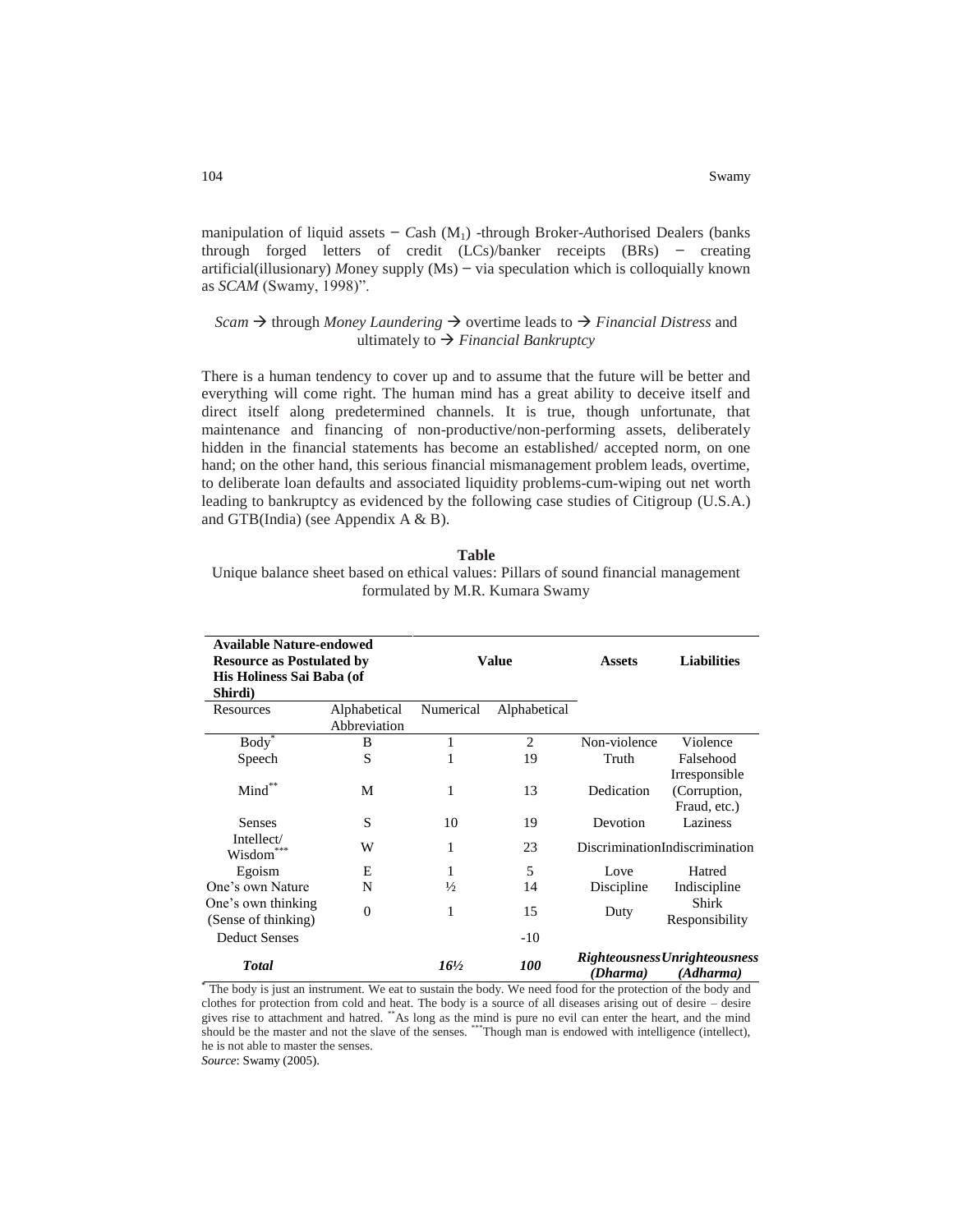# **V. BALANCE SHEET BASED ON ETHICAL VALUES: A NEW APPROACH TO FINANCIAL STATEMENT ANALYSIS: FORMULATED BY M.R. KUMARA SWAMY (1987, 2005)**

In tackling these crucial issues of moral bankruptcy like corruption, smuggling, black money, etc., the following points merit serious attention: With several selfish-orientedcum-greed-based alternative funding proposals springing up and sprouting in the present scenario of global recession and consequent financial crisis, morality-based business management acts as a leverage to make the marriage between ethics and business management a happy and a lasting one by recasting and reformulating the financial statement analysis based on ethical values.

Noted financial accountants and analysts of the world-renowned Wharton School: The University of Pennsylvania, U.S.A., Professors Edward Lusk et al*.*, writing on 'idiosyncratic risk' have opined that the *alternative to the present global financial crisis offered by Professor M.R. Kumara Swamy's marvellous, novel and revolutionary concept of Ethical-Based Financial Statements is an attempt to use a moral or spiritual content for the development of financial statements ... Needless to point out that there are a number of hurdles to breach to move in this direction and this is certainly a topic for further research*(Lusk,2008)*.*

Unless selfish management and fraudulent motives are eradicated in any country or organization, its success is short-lived and myopic. It is important that every manager in the organization becomes a selfless spiritual leader who is able to inculcate the dharmic (ethical) code of value so that money laundering, account manipulation and other heinous crimes become a thing of the past. The mere form of a human being is not significant – what is essential is the observation of human values. The mathematical significance of number 16½, as enunciated by Divine Sai Baba of Shirdi (1987) Senses: 10, Body: 1, Speech: 1, Mind: 1, Intellect (Wisdom): 1; Egoism: 1; Sense of thinking: 1, One's own nature: ½ (see Table) is highly relevant.

If we keep senses under control, good sense would prevail and our discipline would be 100 per cent under control. If we follow senses, there would be ruins and breeds indiscipline (liabilities  $>$  assets). If senses are made servants, then discipline reins leading to a situation when assets exceed liabilities.

According to Divine Sathya Sai Baba: "Any number of zeros placed alongside the figure of one (primary number one which represents the Divine) will carry value – value increases manifold with its additional zeros. But without the number one, if one puts zeros, they carry no value of all. So Divine is the Hero and the rest are all zeros (Prasanthinilayam)".

# **VII. CONCLUSIONS**

Righteous Conduct, Peace, Love constitute a single whole and not separate values like our hand which has five fingers and each of them has a specific duty assigned to it. All the five fingers work in unity and harmony while performing a task. If all these – the pillars of sound financial management – are adhered to equally, prosperity dawns; frauds, manipulations, time and energy wastage would be a thing of the past; and, each individual **−** by using available endowed resources in a righteous way making senses rule over mind and by rewriting the balance sheet based on moral values – would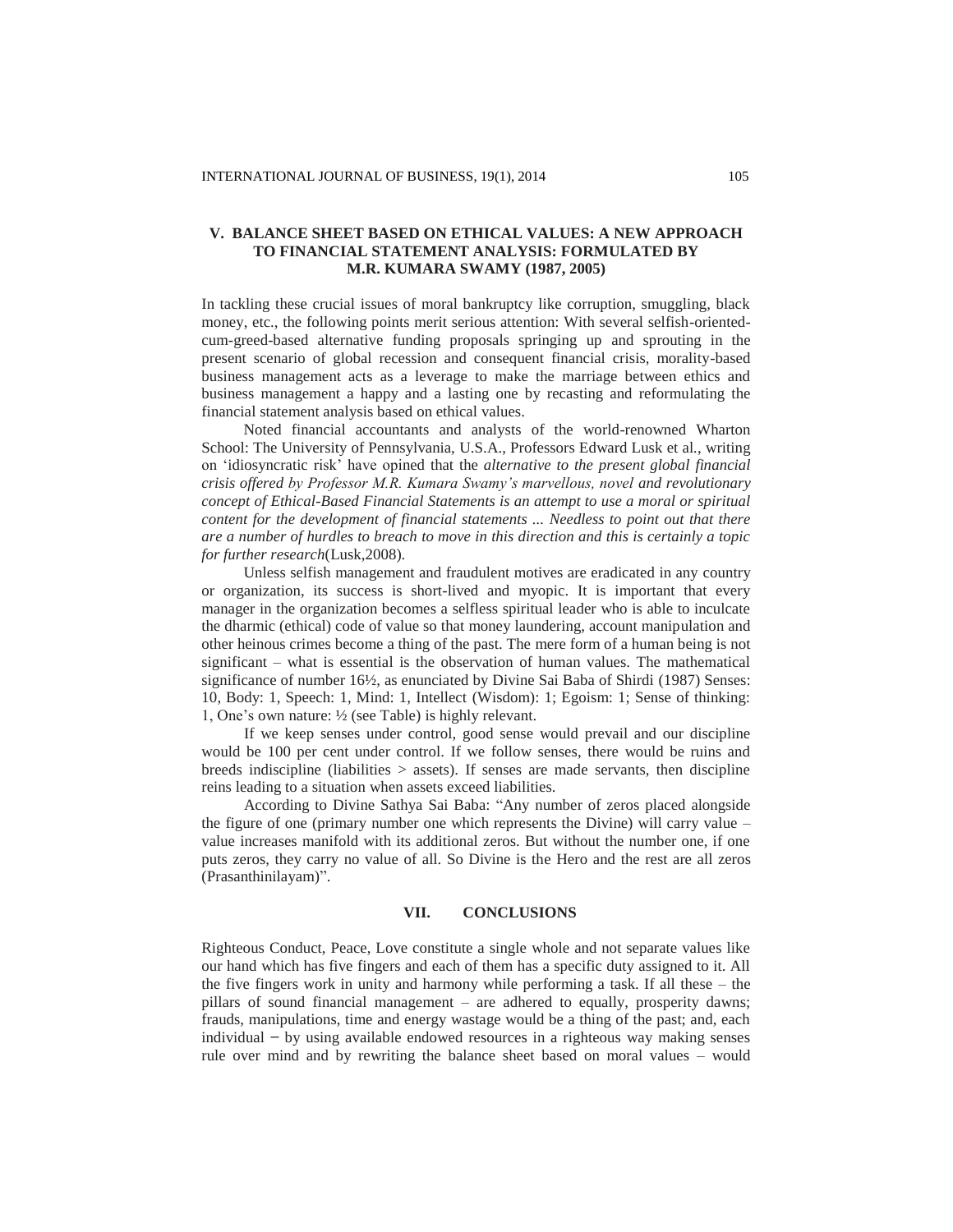become a partner in self-less economic progress for the happiness of the society. *It is folly to expect good results from bad deeds.* In every human being good and bad are coexisting. One should strive only to do good deeds which alone will lead one to liberation and prosperity. And, as rightly pointed out by writer James Cardinal Gibbons, 1986: "Reform must come from within, not from without. You cannot legislate for virtue".

Today money rules every aspect of human and economic life. Man has been enslaved by money. He lives a superficial, sorrowful and artificial life. This is indeed a great pity. In pursuit of money, man descends to the level of the beast by engaging in manipulative dealings like money laundering, falsehood, accounts manipulation and other crimes.

#### **ENDNOTES**

1. Note: One crore = Ten million; One lakh =  $100000$ 

# **APPENDIX A**

# Citigroup fraudulent (unethical) business risk-borne-cum-wrongly-advised Citigroup rode on the crest of wave dogged by downfall victim of CDOs and MS stock plummeting too big and too strong to get into bankruptcy trap

Under the acquisitioned direction of Sandy Weill, Citigroup became the world's biggest bank. During the reign of his successor, Chuck Prince(Charles O. Prince III), Citigroup became one of the biggest victims of the credit crunch, through its huge exposure to the complex credit products that began to blow up in 2007 and in this perspective, the findings of the *Massachusetts Institute of Technology (MIT) Commission on Industrial Productivity* (Vice-chairman : Nobel Laureate Professor Robert Solow) are pertinent to recall: "The US is misguided at its corporate core, largely because many managers lack an understanding of their company's basic operations".

## **A. 1991: U.S. Recession**

- Citigroup, the biggest commercial bank in the U.S.A., on October 15, 1991 stunned Wall Street by revealing a \$885 million loss in the third quarter of 1991. The bank also announced it was halting dividend payments for the first time in its 179-year history; before this, it had paid a continuous stream of dividends since 1813. The Bank's \$1.6 billion of net loan write-offs in the third-quarter of 1991 were more than treble the level a year ago while the \$1.97 billion of write-offs since the start of 1991 was well above the \$2.3 billion recorded in the whole of 1990 – Bad debt provisions were \$2.7 billion in the first nine months of 1991 compared with \$1.68 billion in the whole of 1990.
- Shares in Citicorp were suspended ahead of the news: The third-quarter of 1991 (\$885 million) loss followed a further \$930 million charge to cover asset write downs, restructuring charges, and additions to reserves. John Reed, Citicorp's Chairman announced plans in 1990 to cut 8000 of the company's 90,000 jobs; an extra \$302-milIion reserve had been set up to cover further severance costs and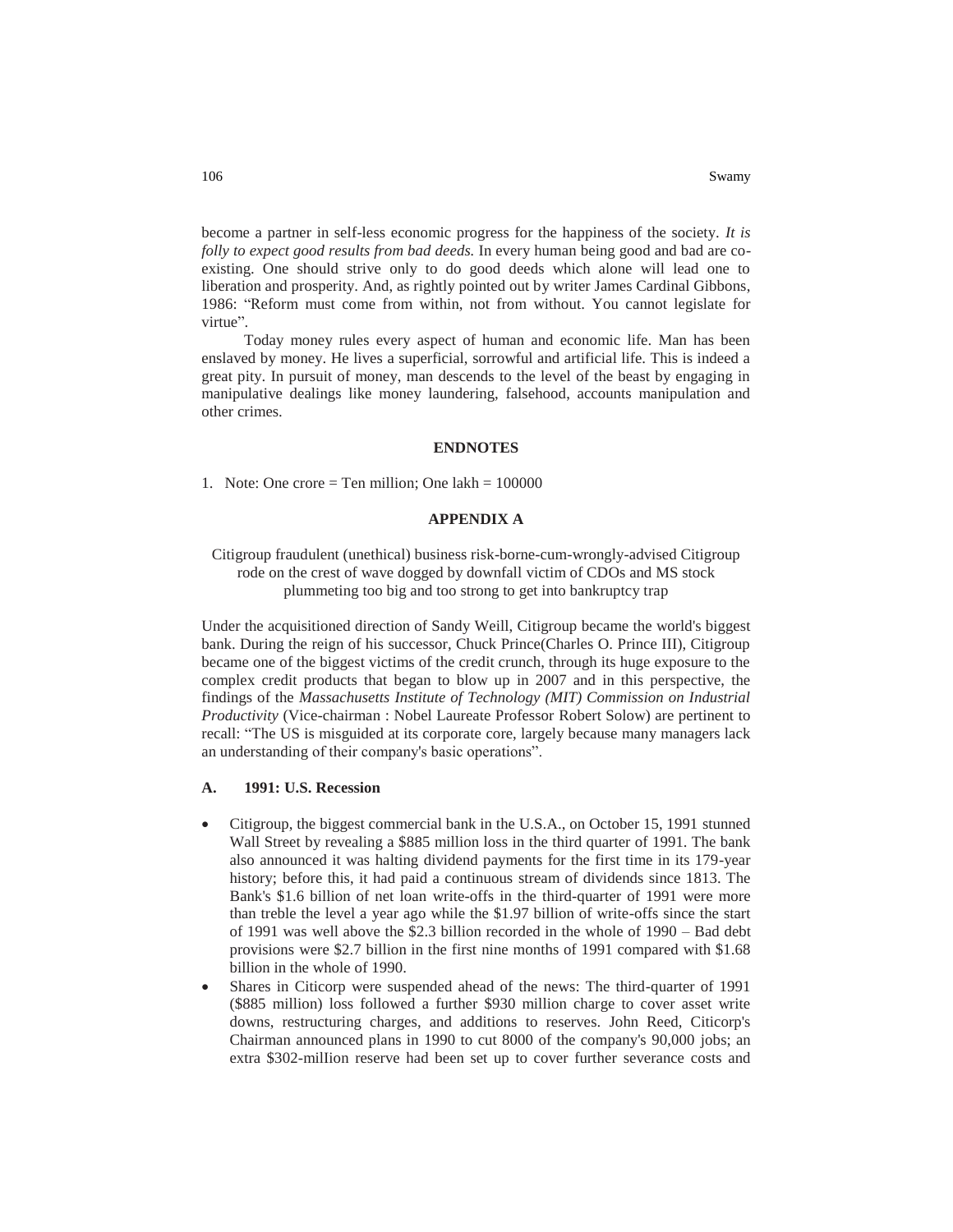premises write downs over the next five quarters. Citicorp refused to say how many more jobs would go.

- An additional \$430 million charge was to cover the 'restructuring' of the information business division -- of this, \$400 million to the loss-making Quotron subsidiary, a financial information service which provide price data to traders and analysts worldwide, and which had been subject to legal action. *The Bank persistently insisted that it would never sell Quotron, the loss-making information services business. Citicorp paid \$680 million for Quotron in 1986, a figure regarded as too much by bank insiders and analysts.* In the earlier five years to 1991 Quotron cost Citicorp nearly \$ one billion in net losses and it no longer considered Quotron to be a core business and that a \$400 million write-down of Quotron could herald its being put on the block.
- Earnings from the *consumer banking division* crashed in the third-quarter of 1991 to \$56 million from \$286 million a year ago.
- Revenues in the mainstream *global corporate finance business* which covers Japan, Europe and North America were down from \$1.09 billion to \$978 million year-on-year and this division *suffered a \$298 million net loss,* compared with \$27 million of profits a year ago.
- The 1991 third-quarter results left Citicorp with a core capital ratio of just 3.64 per cent, below the minimum 4 per cent regulatory level that took effect in 1992.
- The bank's \$1.6 billion of net loan write-offs in the third-quarter of 1991 were more than treble the level of a year ago, while the \$3.97 billion of write-offs since the start of 1991 were well above the \$2.3 billion recorded in the whole of 1990.

#### **B. September 2007 - To date (U.S. Recession)**

- In September 2007, with Wall Street confronting a crisis caused by too many soaring mortgages, *Citigroup Chief Executive Charles O. Prince III learned for the first time that the Bank owned about \$43 billion in mortgage-related assets*- - He asked Thomas G. Maheras who oversaw trading at the Bank to look into this matter - - He told the CEO that no big losses were looming and hoodwinked everyone. A risk-management team was dispatched to more rigorously examine Citigroup's huge mortgage related holdings. They were too late, however. Within several weeks, Citigroup announced billions of dollars in losses. But many Citigroup insiders opined the bank's risk managers never investigated deeply and because of long-standing ties that clouded their judgment, the very people charged with overseeing deal makers eager to increase short-term earnings and executive's multimillion-dollar bonuses failed to rein them. By end 2008, *Citigroup, once the U.S.'s largest and mightiest financial institution, has been brought to its knees by more than \$65 billion in losses, write-downs for the troubled assets and charges to account them for future losses. More than half of that amount stems from mortgage-related securities created by Maheras team.*
- Citigroup's stock plummeted to its lowest price in more than a decade, closing on November 21, 2008 at \$3.77. At that price the company was worth just \$20.5 billion, down from \$244 billion two years ago. Waves of layoffs have accompanied that slide, with about 75,000 jobs already gone or set to disappear from a work force that numbered about 375,000 a year ago.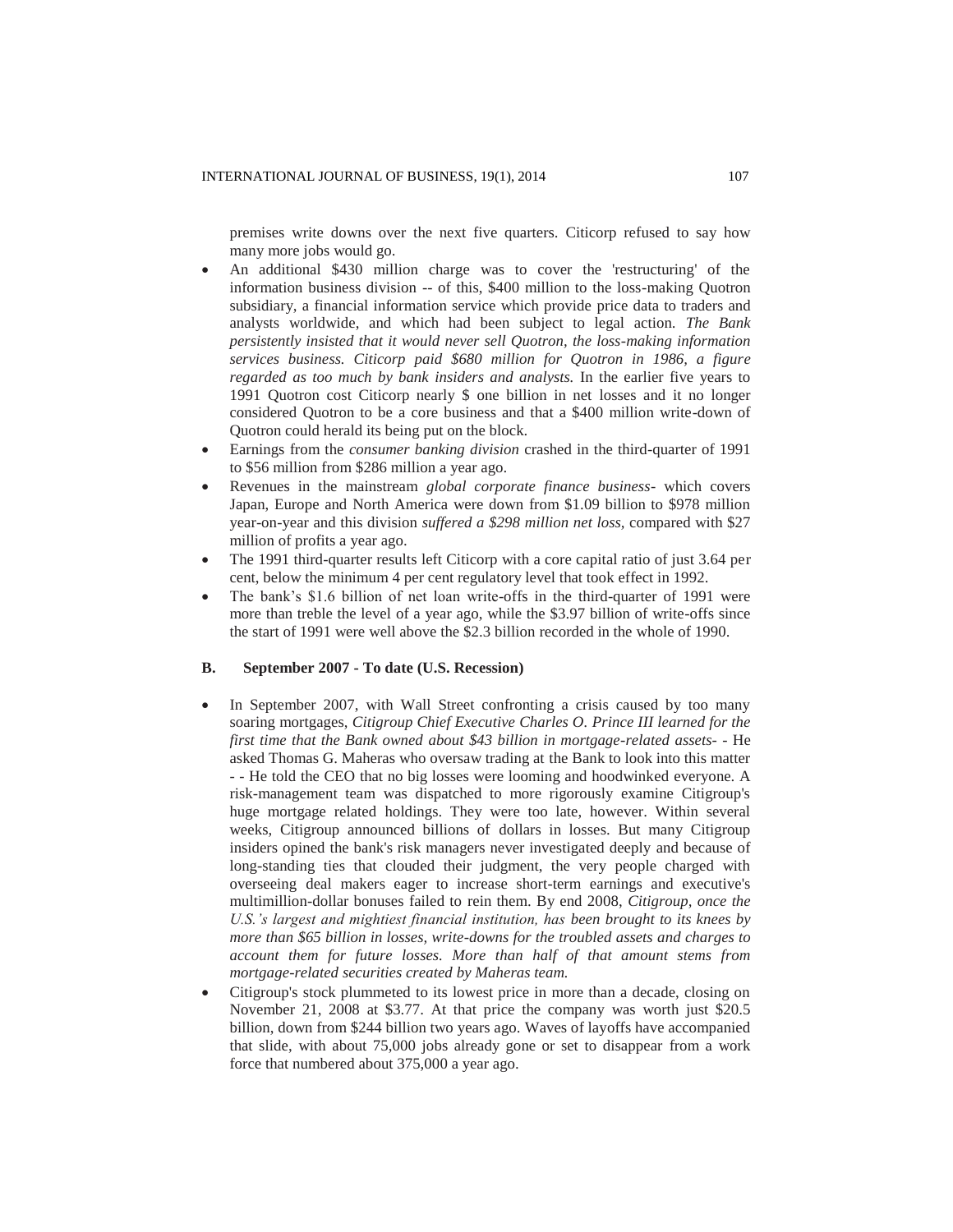- **The bank's downfall was in the making and involved many in its hierarchy**, particularly CEO Prince and Robert E. Rubin, an influential director and senior adviser. *Citigroup insiders and analysts Prince and Rubin played pivotal roles in the bank's current woes, by drafting and blessing a strategy that involved taking greater trading risks to expand its business and reap higher profits based on selfish motives.* For a time, Citigroup's megabank model paid off handsomely, as it rang up billions in earnings each quarter from credit cards, mortgages, merger advice and trading.
- *But when Citigroup's trading machine began churning out billions of dollars in mortgage related securities, it courted disaster. As it built up that business, it used accounting manoeuvres and manipulations to move billions of dollars of the troubled assets off its books***,** freeing capital so the bank could grow even larger.
- Because of pending accounting changes. Citigroup and other banks had been bringing those assets back in-house, raising concerns about potential losses.
- David C. Bushnell was the senior risk officer who was supposed to keep an eye on the bank's bond trading business and its multibillion dollar portfolio of mortgagebacked securities. Those activities were part of what the bank called its fixedincome business, which Thomas Maheras supervised*. One of Maheras's trusted deputies, R.H. Barker, helped oversee the huge build-up in mortgage related securities at Citigroup. But Bushnell, Maheras and Barker were all old friends, having climbed the banks corporate ladder together. Because Bushnell had to monitor traders working for Barker's bond desk, their friendship raised eyebrows inside the company.*
- CEO Prince started putting pressure on Thomas Maheras and others to increase the Bank's earnings particularly in the creation of collateralized debt obligations (CDOs) securities that packaged mortgage and other forms of debt into bundles for resale to investors*. Chuck Prince going down to the corporate investment bank in late 2002 was the start of that process. Chuck was totally new to the job, so he looked for someone for advice and support. That person was Rubin.* Rubin had always been an advocate to being more aggressive in the capital markets arena.
- From 2003 to 2005, Citigroup more than tripled its issuing of CDOs, to more than \$20 billion from \$6.28 billion. Companies issuing the CDOs generated fees of 0.4 per cent to 2.5 per cent of the amount sold meaning Citigroup made up to \$500 million in fees from the business in 2005 alone. *In December 2005, with Citigroup diving into the CDO business, Prince assured analysts that all was well at his bank***.** Even as the first shock waves of the subprime mortgage crisis hit Bear Stearns in June 2007, Citigroup's top executives expressed few concerns about their banks exposure to mortgage-linked securities. *When examiners from SEC began scrutinizing Citigroup subprime mortgage holdings, the bank told them that the probability of those mortgages defaulting was so tiny that they excluded them from their risk analysis.*
- Later that summer of 2005 when the credit markets began to shrink and, values of various CDOs began to plummet, Maheras, Barker and Bushnell participated in a meeting to review Citigroups exposure. The slice of mortgage-related securities held by Citigroup was viewed by the rating agencies to have an extremely low profitability of default (less than 1.01 per cent), according to Citigroup slides used at the meeting. Around the same time*, Maheras continued to assure his colleagues*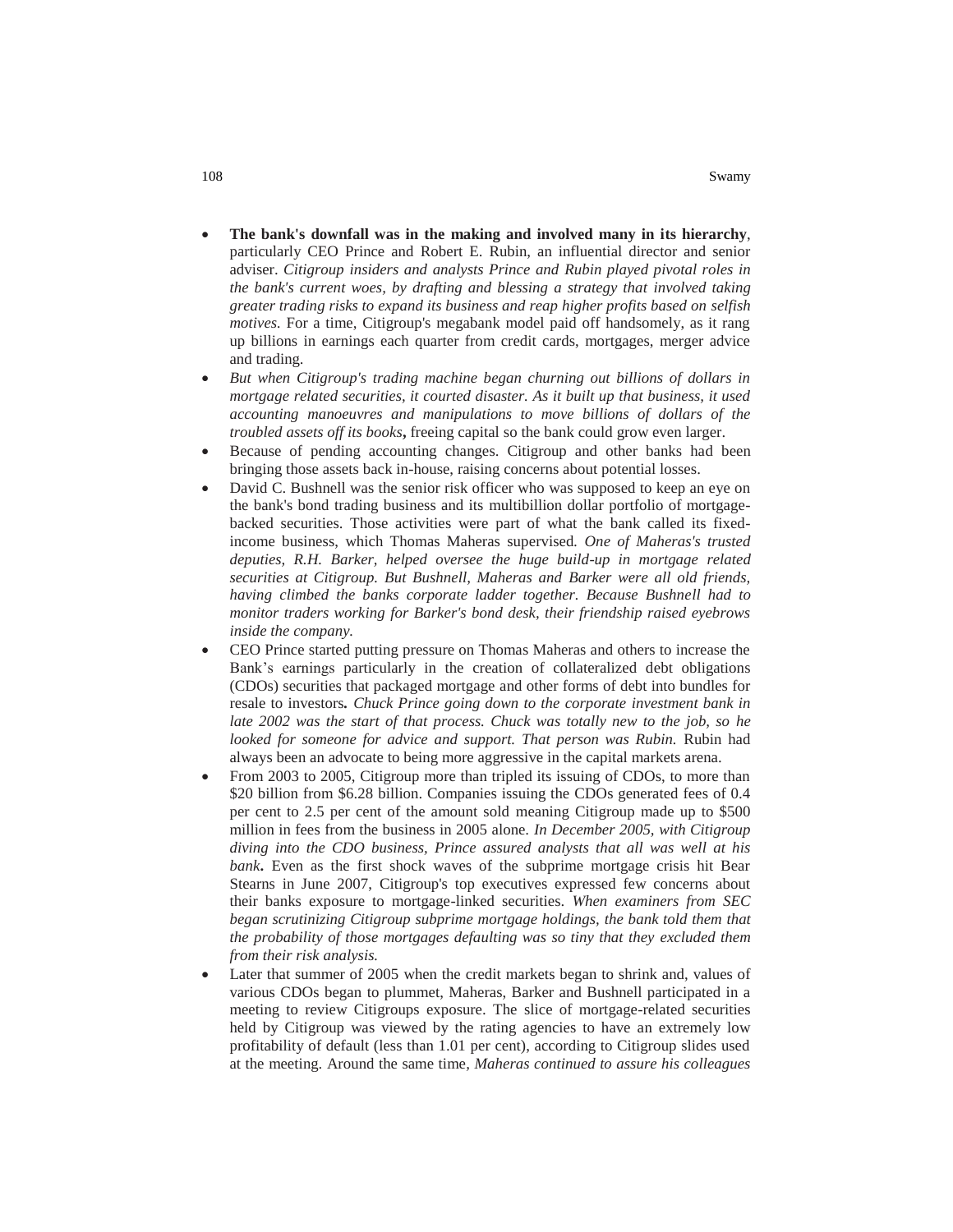*that the bank would never lose penny. Maheras assured the group, which included Rubin and Bushnell, that Citigroup's CDO position was safe.*

- **As the subprime prime market plunged further, CDO prices began to collapse. Credit-rating agencies downgraded CDOs**, threatening Citigroup's stockpile and Merrill Lynch aggressively marked down similar securities, forcing other banks to face reality. *By early November 2007, Citigroup's write-downs ballooned to \$8 billion-\$11 billion. Barker and Maheras lost their jobs,* as Bushnell did later on and on November 4, 2007, *Prince told the board that he, too, would resign.* Although Prince received no severance, he walked away with Citigroup stock valued then at \$68 million along with a cash bonus of about \$12.5 million for 2007.
- *Prince was replaced in December 2007 by Vikram S. Pandit, a former money manager and investment banker whom Rubin had earlier recruited in a senior role.* Since becoming chief executive, Pandit was scrambling to put out fires and repair Citigroup's deficient risk-management systems.
- Citigroup held \$20 billion of mortgage-linked securities on its books, the bulk of which were marked down to between 21 cents and 41 cents on the dollar. It had billions of dollars of giant buyout and corporate loans. And it also faced a potential flood of losses on auto, mortgage and credit card loans as the global economy plunged into a recession. Also, *hundreds of billions of dollars in dubious assets that Citigroup held off its balance sheet started moving back onto its books, setting off yet another potential problem.* \$500 billion of assets were earmarked for disposal or run-off. Much of that total would be reached by the bank winding down parts of its huge American mortgage business.
- In an effort to streamline the Citigroup and placate restive shareholders, Pandit sold or closed over 45 branches in eight states and disposed of Citigroup's building in Tokyo and its investment-banking base in New York and ditched over \$12.5 billion in loans used to finance corporate buyouts and jettisoned the Diners Club credit card franchise, Citigroup's commercial leasing divisions and a big pension administration unit. Further write-downs of at least \$8 billion  $(f4$  billion) were anticipated in addition to the \$40 billion of write-downs the bank has already announced since the subprime crisis erupted last summer 2008.
- Although Citigroup raised more than \$50 billion in new capital to repair its balance sheet, analysts believed it needed even more new cash to see it through the financial crisis. It was reported that Citigroup was merging its Smith Barney brokerage into a joint venture with Morgan Stanley to cushion Citigroup \$2.7 billion in badly needed cash.
- It was reported that Prince Alwaleed bin Talal -- known as Warren Buffett of Mid-East -- already the single largest individual shareholder in Citigroup, would raise his stake to over 5 per cent as the bank was said to be dramatically undervalued.
- The US Treasury Department bought \$25 billion of preferred shares and warrants from Citigroup in October 2008 when it injected capital into banks under the U.S. Government - \$700 billion bailout plan. It could buy more, boosting Citigroup's capital and a renewed government willingness to support the bank, which could boost the confidence of investors.
- U.S. Federal regulators approved a radical plan to stabilize Citigroup in an arrangement in which the U.S. government could soak up billions of dollars in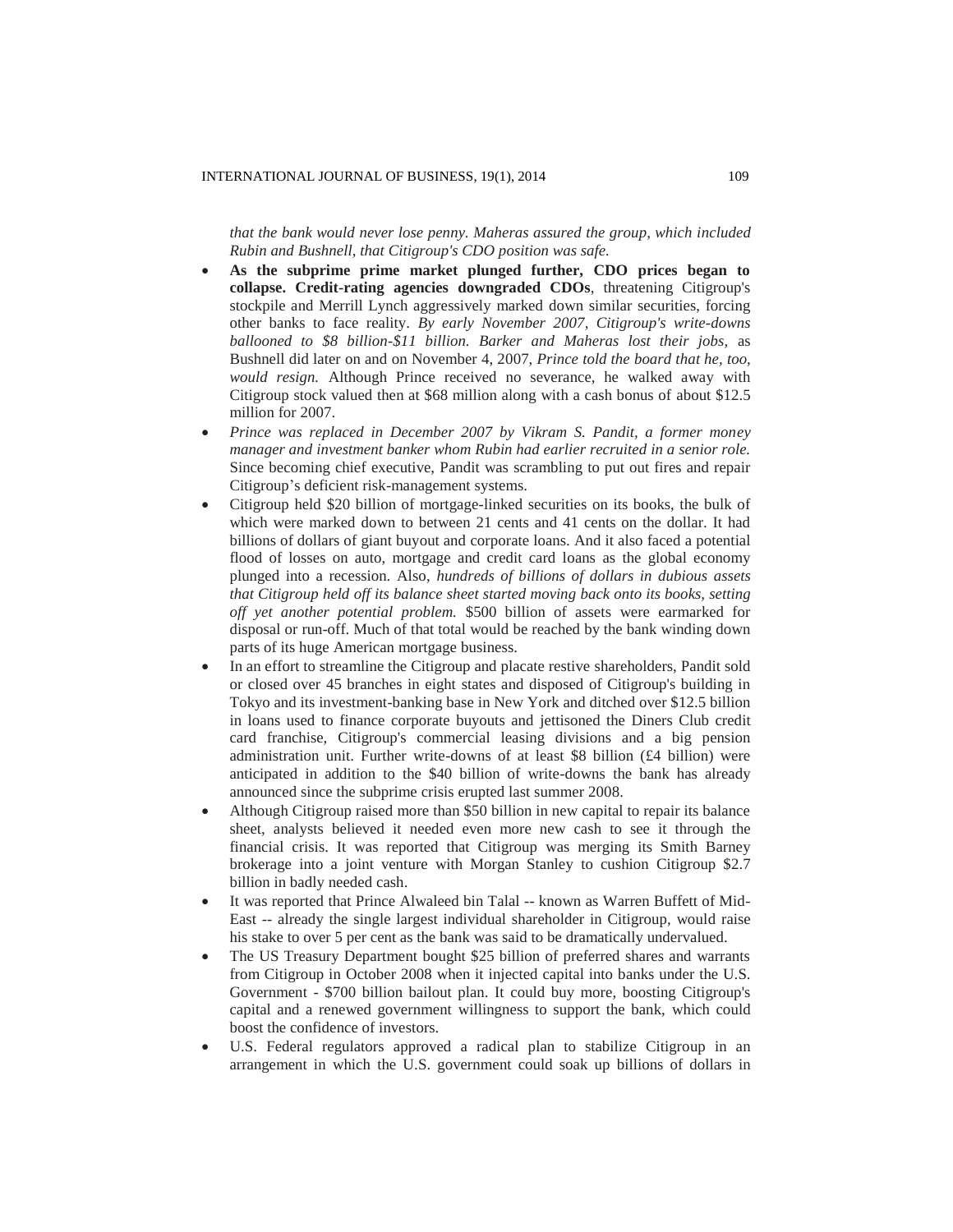losses at the struggling bank. The Complex and confidence plan, announced on November 23, 2008, called for the government to back about \$306 billion in loans and securities and directly invest about \$20 billion in the Citigroup.

As stated by Citigroup CEO Pandit: "Citigroup has a solid capital position, and that employees should not focus on the bank's falling share price because that is not what regulators and credit rating agencies worry about – the shares were down to \$3.77 on November 21, 2008 – another 20 per cent decline from \$4.71 close on November 20, 2008 – in a recent statement, Citigroup CEO has thanked US tax payers for reposing confidence in the Citigroup restructuring and revamping operations – the Federal Government bailout of \$45 billion received in late 2008 built a bridge over the crisis to a sound footing on organic financial management path".

Alas, Citigroup CEO Pandit was forced to resign in late 2012 due to extraneous factors like professional jealousy and selfish considerations.

As analysed by financial management expert M.R. Kumara Swamy (2009): Influential Director & Senior Advisor  $\rightarrow$  With selfish motives and with concerned fraudsters  $(COALITION)$   $\rightarrow$  Hoodwinked Risk Analysts and Bank CEO by hiding unfavourable data regarding losses (collateral debt obligations(CDOs) and mortgaged securities) and falsely/mischievously presenting rosy picture of bank's operations  $COLLUDED \rightarrow$  with other persons of questionable virtue.

With CDOs values plummeting  $\rightarrow$  Prompted credit agencies to intervene and Citigroup's losses ballooned ranging from \$8 to \$11 billion  $\rightarrow$  Almost reached a state of bankruptcy/*COLLISION* Director and Senior Advisor and CEO quit Citigroup *Source:* Analysis based on official releases and media reports (various years).

#### **APPENDIX B**

## Stock-broker colluded and manipulated Global Trust Bank (GTB) rode on the crest of wave dogged by downfall

The genesis of the collapse of India's private sector bank, Global Trust Bank and its take-over by a nationalised bank, Oriental Bank of Commerce is significant.

#### **A. Chronology of Significant Events**

- Incorporated in 1993, the private sector Global Trust Bank (GTB) was promoted (in the wake of the country's economic liberalisation policies) by former CEO (Chairman RG) of one of the country's leading private banks, Vysya Bank – RG and his associates whose share contribution amounted to 40 per cent managed to rope in the International Finance Corporation and the Asian Development bank as the GTBs other major shareholders.
- Overtime, GTB, by violating all dharmic principles of running sound and honest banking business, advanced large amounts of loans to bull – (speculator-driven and stock market manipulator) –  $KP$  and his associated companies of questionable norms (practically every investment company of the KP group had an account at GTB and enjoyed generous funding by GTB) whose ways of doing business were: come what may, get rich too soon by loan diversion and misuse of sanctioned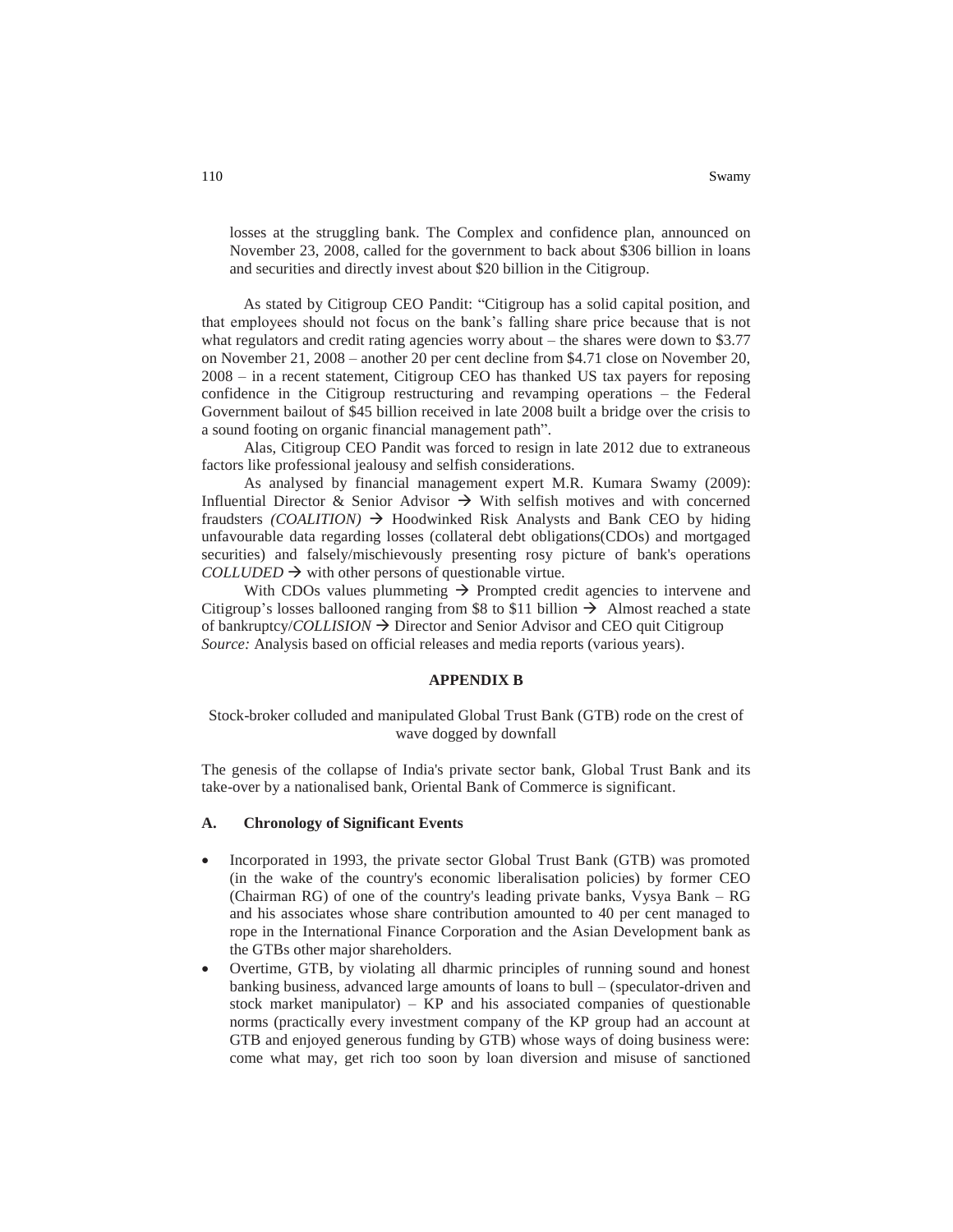loans, manipulation, swindling and related unethical business practices. As a result of these unethical bank practices and with stock market scam in 2000, GTB landed itself in a position where GTB had a negative net worth of about Rs.1500 crores (one  $\text{core} = 10$  million) with negative capital adequacy ratio.

- As a result, GTB-sanctioned loans turned into bad loans and wiped out its (GTB) equity and reserves by crossing the capital exposure limit. These unpalatable fraudulent events forced CEO of GTB to quit in 2001.
- Also, GTB along with UTI Bank had signed a merger proposal which was later withdrawn/cancelled after investigations by the Securities and Exchange Board of India revealed that GTB CEO and KP had colluded to inflate share prices for the merger ratio to be favourable to GTB.

(i) In December 2003, the Securities and Exchange Board of India (SERI) debarred GTB promoter and associates from dealing in GTB in any manner for alleged manipulations in the Bank's shares until the SEBI completed the investigations; (ii) The Annual Inspection of GTB by Reserve Bank of India in 1999-2000 had clearly documented irregular lending to KP and his associated companies and had pointed to large write-off of bad loans, etc. It had pointed to the fact that the KP-associated companies mobilised large sums of money by way of share application and convertible debentures and used that money to buy GTB shares; (iii) Further, the Audit and Consulting Firms, Ernst & Young in 2001, in their review reports of some of the major accounts of GTB, had clearly pointed to the fact that loan accounts of KP-associated companies were diverted to a number of KP entities.

 Thanks to the 2000 stock scam, GTB as on July 24, 2004 was saddled with accumulated losses of Rs. 273 crores and non-performing assets of Rs. 915 crores – GTB needed Rs. 700 to 800 crores mainly to write-off bad loans in the Bank books.

*Result:* GTB-non performing asset-led bad loans amounted to Rs. 915 crores, wiped out its net worth (equity and reserves) and GTB went bust. As analysed by financial management expert, M. R. Kumara Swamy:  $GTB$ (Private Bank)  $\rightarrow$  Formed → With Bull (KP) – stock market manipulator (*COALITION*) → Advanced fraudulent loans – running into crores of rupees(*COLLUSION*)  $\rightarrow$  Diverted such loans to KP– associated companies Ultimately to KP-owned companies.

## **With Stock Market Scam**

The KP-associated companies  $\rightarrow$  (*COLLIDED*) faced the wrath of steep fall in stock prices and rendered them unable to payback GTB loans. Expressing great concern on the serious problems of bad debts plaguing the Indian banking system, India's Finance Minister stated: "Non-performing assets of Rs. 83000 crores (one crore = 10 million) is loot and not debt". (Finance Minister's Statement in the Rajya Sabha: Parliament: 2002, July 23).

Source: Swamy, M. R. K., 2004.